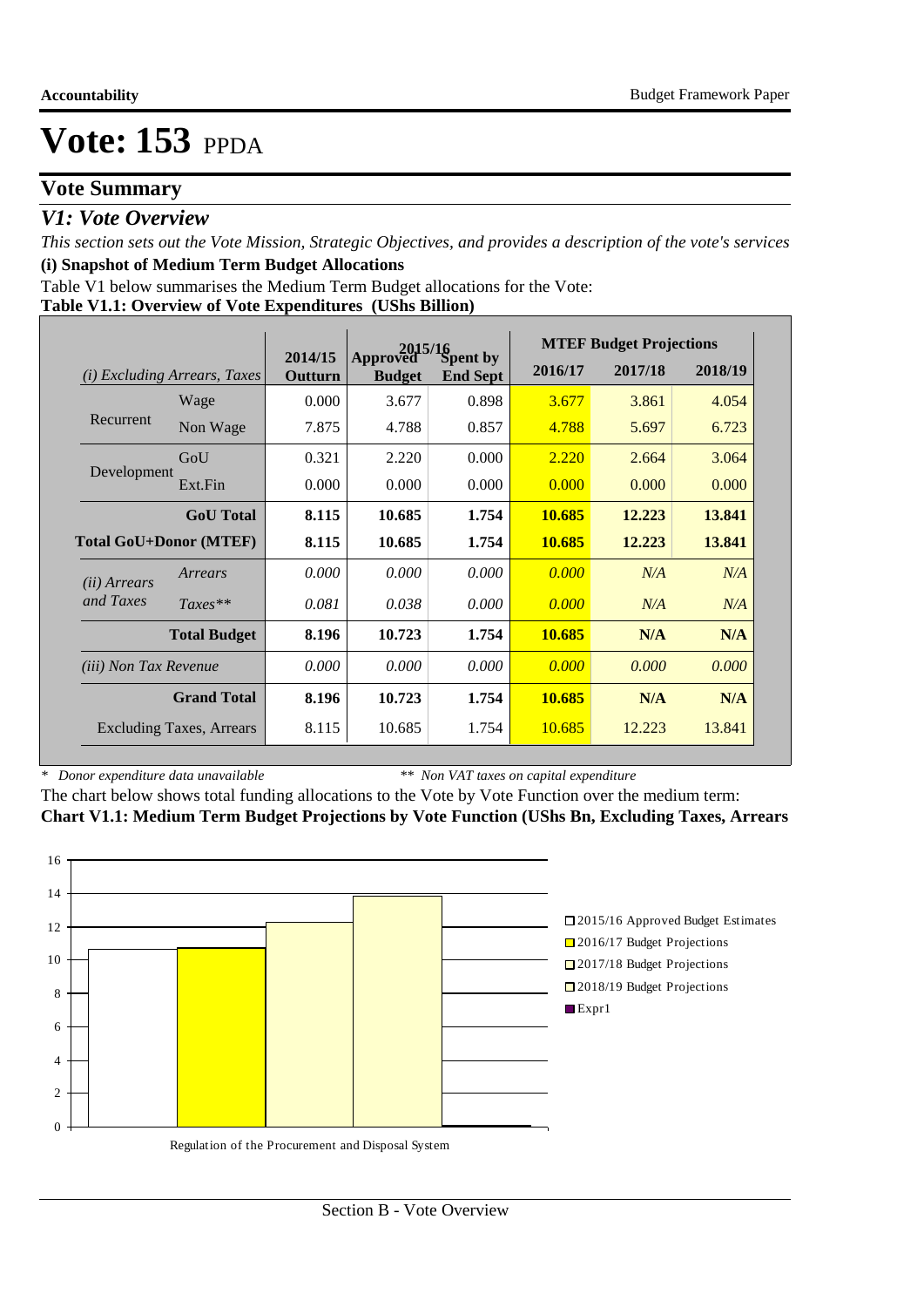## **Vote Summary**

### **(ii) Vote Mission Statement**

The Vote's Mission Statement is:

*To promote the achievement of value for money in public procurement so as to contribute to National development.*

### **(iii) Vote Outputs which Contribute to Priority Sector Outcomes**

The table below sets out the vote functions and outputs delivered by the vote which the sector considers as contributing most to priority sector outcomes.

| <b>Sector Outcome 1:</b>                                                                        | <b>Sector Outcome 2:</b>                                                                 | <b>Sector Outcome 3:</b>                                                                      |  |  |  |  |
|-------------------------------------------------------------------------------------------------|------------------------------------------------------------------------------------------|-----------------------------------------------------------------------------------------------|--|--|--|--|
| <b>Efficient service delivery through</b><br>formulation and monitoring of credible<br>budgets. | Compliance to accountability policies,<br>service delivery standards and<br>regulations. | <b>Accountability Sector's contribution to</b><br>economic growth and development<br>enhanced |  |  |  |  |
| Vote Function: 14 56 Regulation of the Procurement and Disposal System                          |                                                                                          |                                                                                               |  |  |  |  |
| <b>Outputs Contributing to Outcome 1:</b>                                                       | <b>Outputs Contributing to Outcome 2:</b>                                                | <b>Outputs Contributing to Outcome 3:</b>                                                     |  |  |  |  |
| None                                                                                            | <b>Outputs Provided</b>                                                                  | None                                                                                          |  |  |  |  |
|                                                                                                 | 145601 Procurement Audits and<br>Investigations                                          |                                                                                               |  |  |  |  |
|                                                                                                 | 145603 Monitoring Compliance with the<br>PPDA Law                                        |                                                                                               |  |  |  |  |

#### **Table V1.2: Sector Outcomes, Vote Functions and Key Outputs**

### *V2: Past Vote Performance and Medium Term Plans*

*This section describes past and future vote performance, in terms of key vote outputs and plans to address sector policy implementation issues.* 

### **(i) Past and Future Planned Vote Outputs**

*2014/15 Performance*

1. Strengthening Transparency and Accountability in Public Procurement

a) Procurement and Disposal Audits: The procurement audits conducted increased from 107 audits in FY 2013/2014 to 121 audits conducted in FY 2014/15. The overall performance of the entities indicated that only 3 (3%) entities were highly satisfactory, 23 (20%) were satisfactory, 41 (35%) were moderately satisfactory, 38 (32%) were unsatisfactory and 12 (10%) were highly unsatisfactory The audit findings also revealed that (62%) improved in performance compared to their last Audit performance while 38% declined in performance.

b) Investigations: The Authority handled 79 complaints for investigation. 46% of these complaints were in respect of local governments while 54% of the complaints were in respect of central government entities.

c) Follow-up of Audits & Investigations Recommendations: During the Financial Year 2014/2015, the Authority conducted follow up activities in 79 Procuring and Disposing Entities (PDEs) to assess the status of implementation of recommendations made in the audit and investigation reports that were issued in FY 2013/14. A total of 590 audit and investigation recommendations were reviewed and of these 57% (336) were found to have been implemented while 43% (254) of the recommendations were not implemented.

d) Applications for Administrative Reviews: The Authority handled a total of 40 applications for Administrative Review in the year under review. 12(30%) were upheld while 28(70%) were rejected which indicates an improvement in handling of procurement processes by the Entities.

e) Suspension of Providers: The Authority handled 164 suspension cases during the period under review. These cases were majorly due to submission of forged documents and for being debarred by International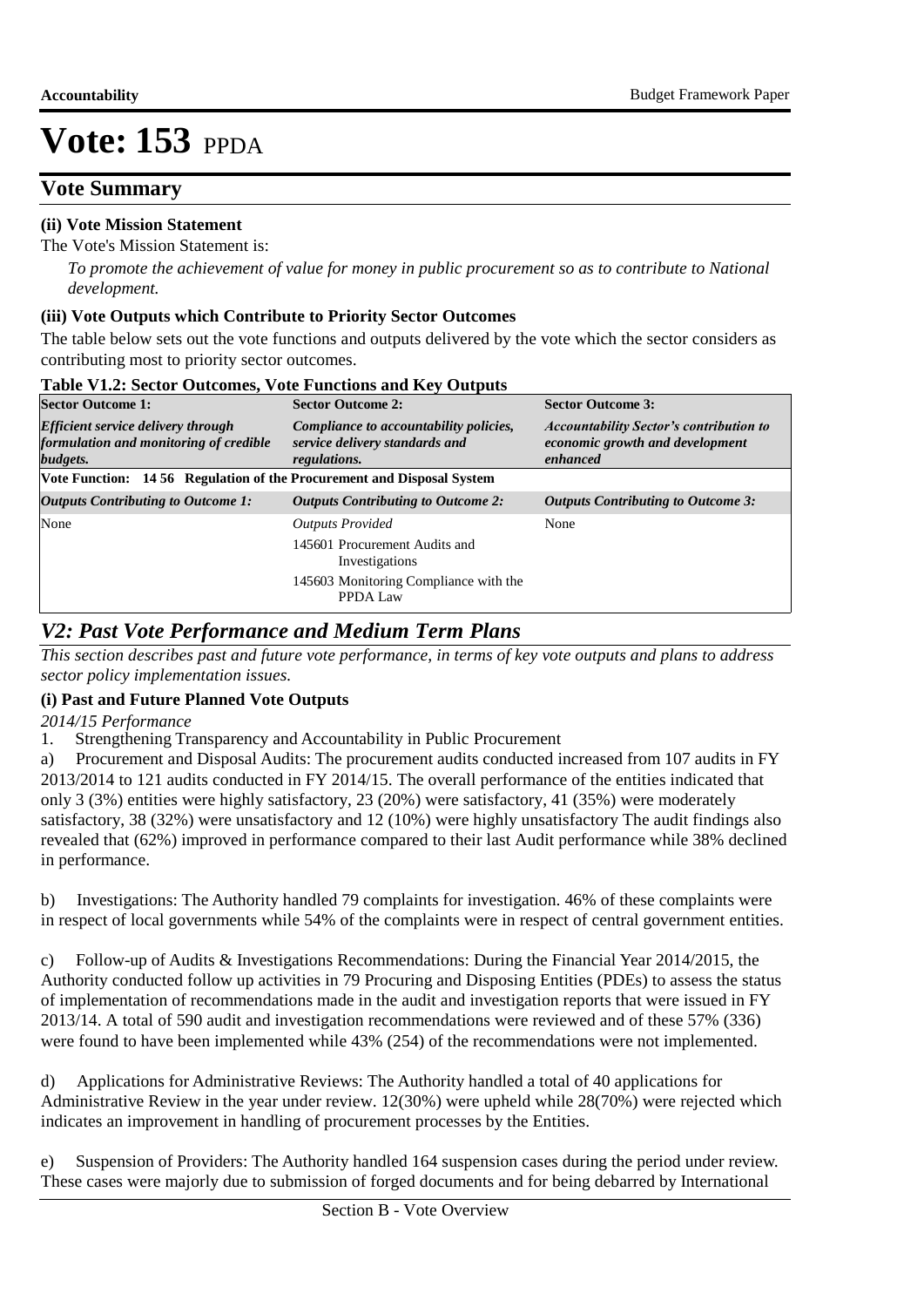### **Vote Summary**

Organizations to which Uganda is a member.

f) National Integrity Survey: The Authority contracted Reev Consultants to conduct the National Integrity Survey which is sequel to the earlier editions conducted in 2007 (Baseline) and 2009. The survey aims to gauge the public perspectives on the impact of corruption on the outcomes of public procurement and come up with remedial solutions to public procurement related corruption. The consultant for the survey submitted the inception report which was approved, the final report is expected by September 2015.

g) Update of the Audit Manual: The Audit Manual was reviewed and updated to strengthen the Authority's procurement audit function. The objective of the exercise was to review the existing procurement audit practices and identify areas for strengthening in the context of the strategic plan. The exercise was completed and the manual shall be in use in the next financial year.

2. Increasing Competition and Hence Contributing to Domestic Industry Development

a) Participation in Government Tenders by the Private Sector: PPMS records for FY 2014/2015 indicate that the average number of bids submitted has stagnated at an average of 3 submitted bids. There is still low participation of bidders from the private sector and hence low competition for Government tenders as potential bidders cite several challenges such as the lengthy procurement processes involved, the unreliable payments, unreasonably high bidding requirements

b) Contracts Subjected to Open Competition: There was a significant drop in the value of procurements that were subjected to open competition from 87.6% in FY 2013/2014 to 49.9% in FY 2014/2015. This drop in performance is attributed to the fact that the thresholds for open competition in the Central Government PDEs were significantly raised under the amendments to the PPDA Act.

Contracts Awarded to Local Providers: 99.3% of the total number of contracts was awarded to local providers. However in terms of value of contracts, there was a significant improvement from 40% reported in FY 2013/2014 to 68% reported in FY 2014/2015.

d) Preference and Reservation Schemes: The Authority reviewed and granted an application by KCCA to have Kampala City Cleaning Contracts reserved for the vulnerable communities organized in SACCOs. The Authority also granted the Electoral Commission approval to use a reservation scheme for printing/ publishing ballot papers.

3. Enhancing the Efficiency of the Public Procurement Process

a) Review of Procurement Plans and Reports: 72.7% of entities submitted their monthly and quarterly reports as compared to 65.6% in FY 13/14. There was a marked improvement in performance in submission of procurement plans from 62.7% in FY 2013/14 to 89.7% in FY 14/15. Performance under this indicator should improve with the roll out of the Government procurement portal as it will create a platform for PDEs to post their procurement plans.

b) Procurement Performance Measurement System (PPMS): The Authority conducted a verification exercise among Central and Local Government PDEs. The exercise entailed verification of records for the various procurements undertaken in the financial year and entered into the PPMS by the PDEs. In the FY 2014/15, the Authority verified a total of 3,452 contracts accounting for UGX 560,361,980,739.

c) Average procurement lead time: There was an improvement in the average time taken to complete the procurement cycle with the open competitive bidding methods taking less time compared to the previous year. The average time taken to complete the procurement cycle for Open International Bidding dropped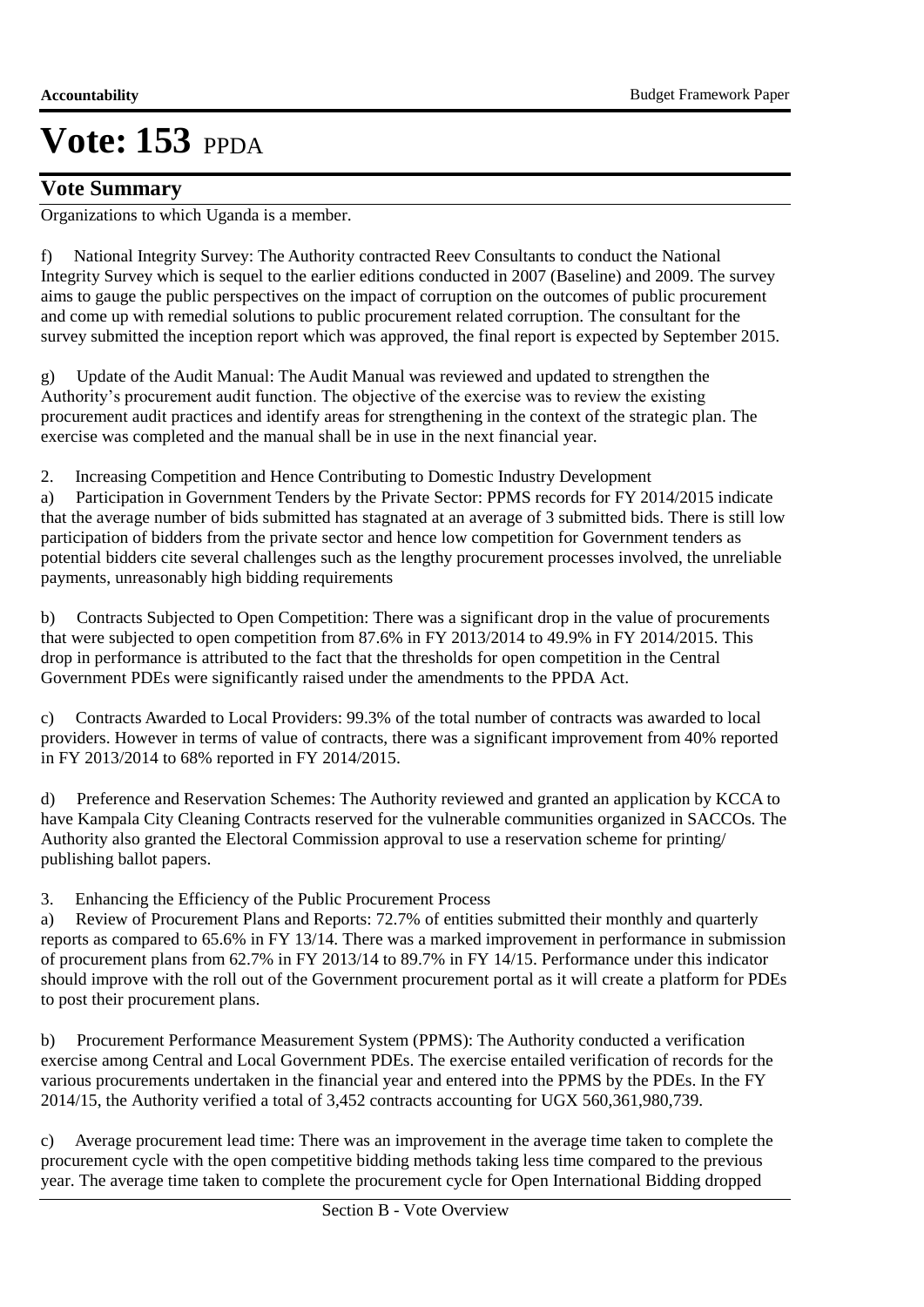## **Vote Summary**

from an average of 218 days in FY 13/14 to 181 in FY 14/15 while the average time for open domestic bidding dropped from 158 days in FY 13/14 to 151 days in FY 14/15.

d) Monitoring of Progress of Implementation of Procurement Plans for High Spend Entities: The Authority has constituted a committee to monitor the progress of implementation of procurement plans for High Spend Entities (HSEs). This committee has identified 15 HSEs and allocated relationship managers to support these entities.

e) Accreditations: The Authority received fourteen (14) Applications for Accreditation of an alternative procurement system. Of the applications received, two (2) applications were granted.

f) Register of Providers: 1,415 new providers were registered on the ROP and 1,296 existing providers renewed their subscription. A total of UGX 433,001,300 was generated from the Register of Providers.

4. Strengthening Contracts Management and Performance

a) Contracts rated satisfactory from Procurement Audits: The Authority noted that of the sampled 4,692 procurements worth UGX 2,504,795,516,282, UGX 299,465,568,176 (12%) were high risk by value, UGX 789,498,767,971(32%) were medium risk, UGX 1,007,782,406,512 (40%) were low risk by value while UGX 408,048,773,623 (16%) were satisfactory by value.

b) Contracts completed within contractual value: There was an improvement in performance of this indicator from 75% in the FY 2013/14 to 80.5% of the value of procurements in FY 2014/15 being implemented according to planned money value. In terms of numbers 48.6% of the total number of procurement contracts in FY 2014/15 got implemented within the planned money value compared to 20.9% reported in FY 2013/14.

c) Proportion of Contracts with complete records: There was a decline in performance on this indicator related to contracts with complete records in FY 2014/15. The percentage of contracts with complete records was 23.4% as compared to 29.9% in the Financial Year 2013/14. The record that continues to cause the poor performance is the contract implementation plan.

5. Leveraging Technology to Improve Procurement Outcomes

a) Implementation of the e-Government Procurement Strategy: The Authority, through the Trust fund grant completed the start-up activities of e- government procurement as spelt out in the e-government procurement strategy that included the finalization of the e- bidding document, the completion of the business reengineering process, developing the standard catalogue for common procurement items of goods, works, and services and sensitization of stakeholders nationwide. The redevelopment of the Tender Portal was completed into an integrated Government Portal which was launched and sensitization workshops for the entities were held in Mbale, Mbarara and Kampala.

6. Enhancing the Performance of Public Procurement beyond Compliance

The Authority conducted an assessment to establish entities with the best practices. This assessment is based on various parameters that include the entity's performance in Audits, PPMS, compliance to the reporting standards. These entities were recognized and awarded at the 10th Procurement Review Workshop in February 2015.

7. Enhancing the Effectiveness of Capacity Building, Research and Knowledge Management The Authority conducted training targeting different stakeholders bringing the total number of participants trained to 2071. Capacity building programmes include Hands on support to 100 staff from PDEs, 3 regional procurement barazas in Jinja and Gulu district, 2 Procurement Cadre Forums in Masaka,Tororo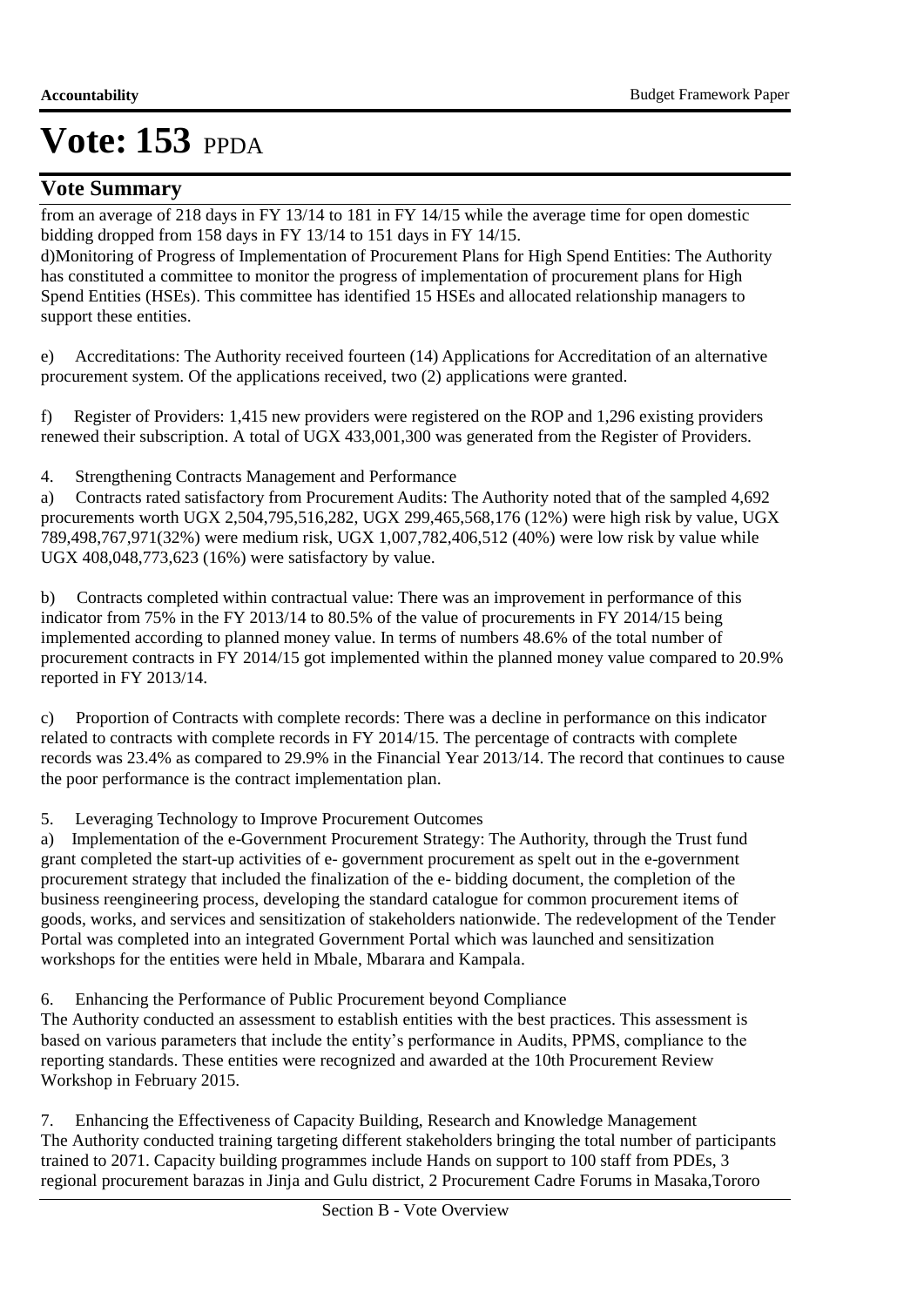### **Vote Summary**

and Gulu district and specialized training for teachers and Accounting Officers.

8. Strengthening the Internal PPDA Capacity to Deliver Improved Performance of Public Procurement

a) Financial Budget Performance: The Government of Uganda had approved and released UGX 10,270,632,657 to fund the activities of the Authority, and UGX 8,596,797,910 was utilized by the end of the year representing 84%. The unutilised funds were meant for the construction of the PPDA Home. The Authority also received funding from FINMAP III, GIZ, GAPP and the World Bank Trust Fund.

b) Capacity Building of PPDA Staff: During the period, the Authority sponsored training of 14 staff in foreign institutions and Thirty-nine (39) staff were locally trained in Microsoft Advanced Excel 2010 at APTECH Computer Education Centre under the GIZ funding.

c) Launch of the PPDA Regional Offices in Gulu: The official opening of the Gulu Regional Offices took place in May 2015.The Regional Office offers support to 31 Entities located in northern Uganda which is a deliberate strategy by the Authority to move its services closer to the stakeholders and serve them better in terms of providing the Authority's oversight functions to ensure efficient and accountable use of public resources for improved service delivery.

### 9. Leveraging and Enhancing PPDA's Partnerships and Collaborations

Participation in the 7th East African Procurement Forum: The Authority coordinated and led a 49-man Ugandan delegation to the 7th edition of the East African Procurement Forum held in Nairobi, Kenya on 19- 21 November 2014.

### *Preliminary 2015/16 Performance*

a) Procurement Audits

The Authority planned to conduct 30 procurement audits. The Authority launched audits in 34 Entities during the Quarter and the Audit processes are at various stages of completion and the reports will be issued during the second Quarter.

### b) Investigations

The Authority received 19 requests for investigation during the Quarter. The Authority completed nine investigations and issued reports while 10 investigations are ongoing and will be completed within the second Quarter of the Financial Year 2015/16.

### c) Follow Ups on Audit and Investigation Recommendations

The Authority conducted follow up activities on recommendations issued by the Authority in 18 Entities. Out of the 208 recommendations followed up, 120 recommendations representing 57% were implemented and 88 recommendations representing 43 % were not implemented by the Entities. The majority of the recommendations that were not implemented are related to mismanagement of the evaluation process.

d) Application for Administrative Reviews

During the quarter under review, a total of twenty (21) applications for Administrative Review were handled by the Authority. Out of these, four (4) were upheld and seventeen (17) were rejected.

e) Accreditations for Alternative Procurement Systems

The Authority handled three (3) applications for Accreditation of an alternative procurement system.

### f) Suspension of Providers

During this period, the Complaints Review Committee of the Board of Directors considered three (3)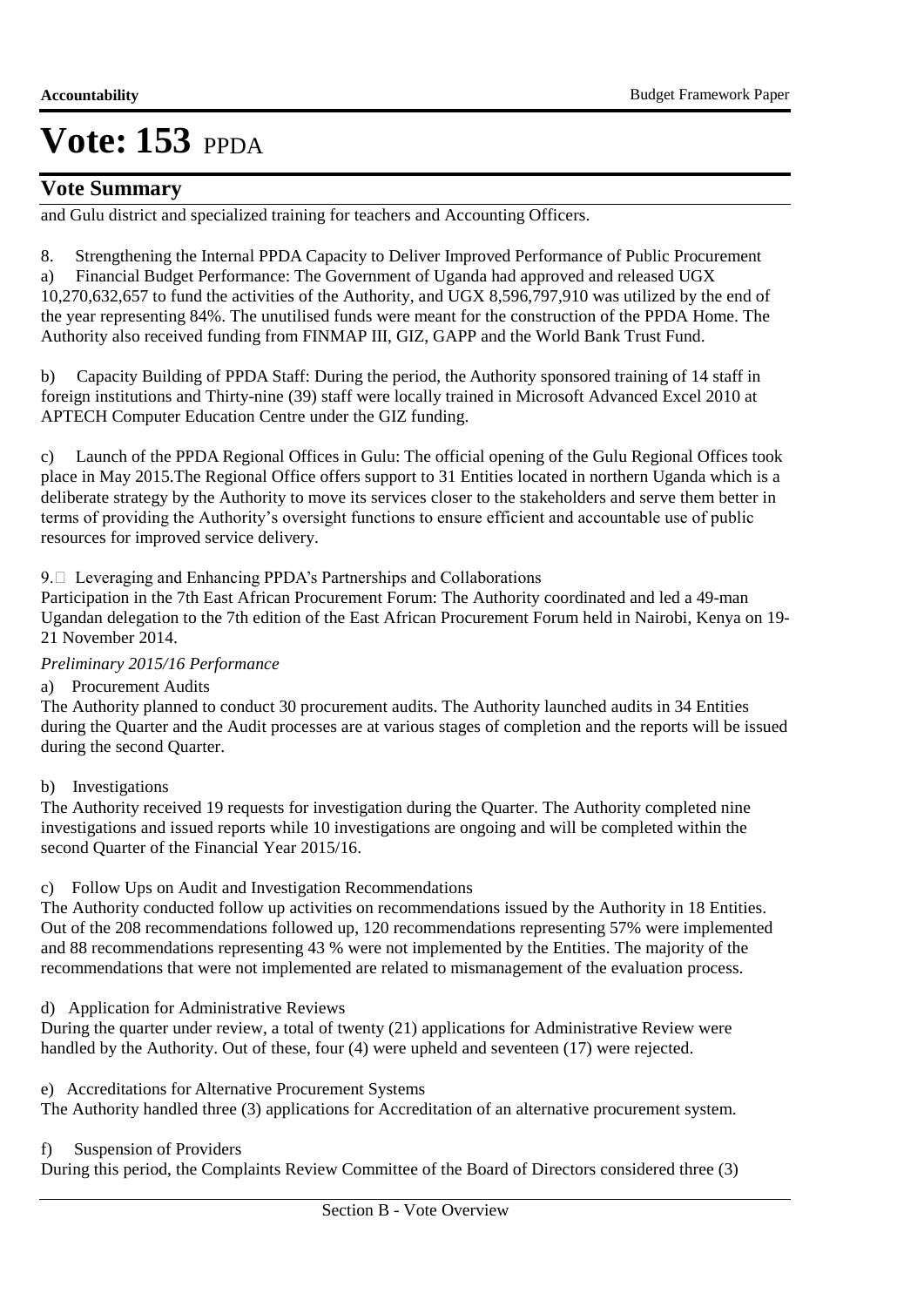### **Vote Summary**

recommendations to suspend providers on various grounds. The Authority completed investigations for suspension of fifteen  $(15)$  providers which are due to be heard by the Board of Directors.

### g) Amendments to the PPDA Regulations

A technical Working Group comprising of officials from Ministry of Local Government, Wakiso District Local Government, Mukono District Local Government, PPDA, and Ministry of Justice and constitutional affairs was set up to review the Local Government (PPDA) Regulations with a purpose of harmonising them with the PPDA Regulations.

Finalization of the pending Standard Bidding Documents and Guidelines is on-going. The Department is still consulting various stakeholders before issuance of these SBDs and the Guidelines.

### h) Common User Items

 In collaboration with the Makerere University School of Statistics and Planning, the list and average prices of Common User Items survey were reviewed and issued. The updated list has been uploaded onto the PPDA website.

### i) Register of Providers (RoP)

The Register of Providers (ROP) offers reliable and updated information to Entities and the general public on the competencies of Providers. In Q1, 436 new providers were registered on the ROP while 335 existing providers renewed their subscription profiles for the calendar year 2015. A total of UGX 101,787,500 was generated from the ROP during Q1.

### j) Monitoring Compliance with the PPDA Act

Procurement Plans and Review of Reports: One hundred thirty nine (139) procurement plans were received by the Authority during quarter one. Of these, 49 plans were received from Central Government Entities and 90 from Local Government Entities. With regard to procurement and disposal reports, the Authority received 90 monthly reports from Central Government PDEs. By the time of reporting, only one Local Government PDE had submitted its procurement report for quarter one as the deadline for receipt of these reports was still days away. A total of 46 reports and plans were reviewed in the quarter.

From the review of reports, it was noted that many of the PDEs are still not reporting on the disposals carried out. The Authority has written to the PDEs urging them to report on the disposals carried out. With regards to the procurement plans, the Authority noted that a number of the plans reviewed were not in the right format. For the plans published for the public, many PDEs are not revealing their estimated prices. It was also noted from the review of the reports that a number of PDEs were not strictly following their plans for example in regards to time for requisition among others. This may lead to delays in procurement with its resultant consequences such as delayed service delivery. The Authority wrote to these PDEs to follow their plans.

### k) Government Procurement Portal (GPP)

During the quarter, the Authority rolled out the Government Procurement Portal to a total of 89 PDEs. The Government Portal will ease access of bidders to bid opportunities as it will create a one stop centre where bid opportunities can be accessed. The portal also captures information on procurement that the Entities can use for their reporting requirements to the Authority.

The Authority finalised the annual procurement performance measurement system report as well as 159 Entity specific reports. The report shows an improvement in performance across a number of indicators such as: time taken to complete a procurement process; procurements implemented according to budget; contracts awarded to local providers. It should be noted that though there is improvement, performance is still below the desired targets. The performance regarding record keeping is still poor. The record on the contract implementation plan remains elusive and accounts for the poor performance on record keeping.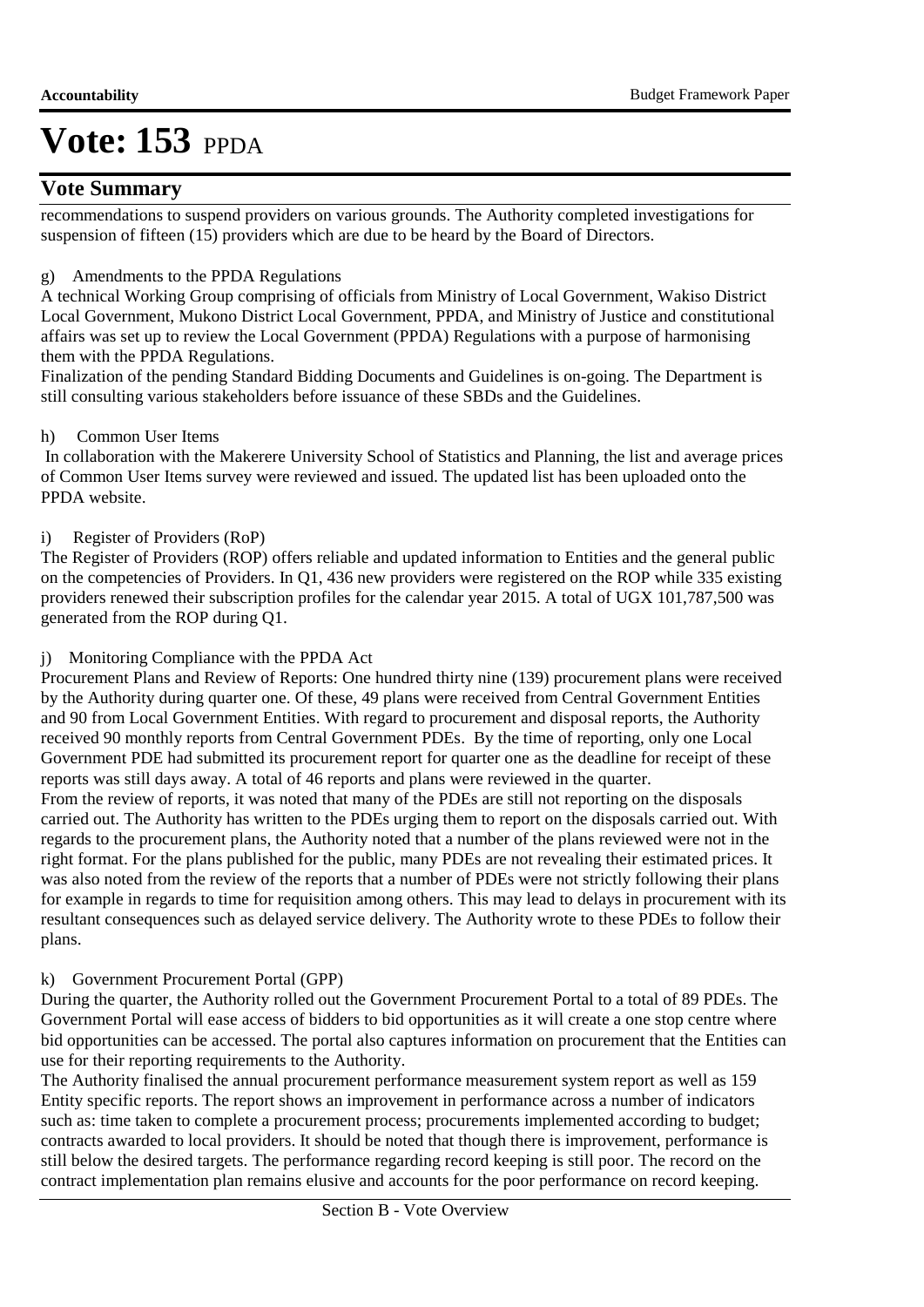### **Vote Summary**

The Authority will going forward emphasise contract management in its capacity building and compliance monitoring activities.

### l) Capacity Building

The Authority conducted training for 17 auditors from High Spend Entities and induction for 11 Central Government Entities.

### m) PPDA Home Development

The design consultant M/S Eco Shelter and Environmental Consultants submitted the preliminary designs to the project management committee for review. The designs were also discussed by the joint committee of the boards of URF and PPDA

### n) Court Cases

During this period, the Department handled seven (7) court cases. Five (5) cases were ongoing matters earlier filed against the Authority while two (2) of the cases were new cases filed against the Authority. All seven (7) cases are still on-going.

### o) PPDA Appeals Tribunal

During this period, the Authority handled five (5) applications to the PPDA Appeals Tribunal. They arose from various administrative review decisions of the Authority. The Tribunal set aside all the decisions of the Authority and the Authority has initiated Appeals arising from four (4) of the applications. **Table V2.1: Past and 2016/17 Key Vote Outputs\***

| Vote, Vote Function<br><b>Key Output</b>                                                          | 2015/16<br><b>Approved Budget and</b><br><b>Planned outputs</b>                                                                                                                                                              | <b>Spending and Outputs</b><br><b>Achieved by End Sept</b>                                                                                                                                    | 2016/17<br><b>Proposed Budget and</b><br><b>Planned Outputs</b>                                                                                                                                                              |  |  |  |  |  |  |  |  |
|---------------------------------------------------------------------------------------------------|------------------------------------------------------------------------------------------------------------------------------------------------------------------------------------------------------------------------------|-----------------------------------------------------------------------------------------------------------------------------------------------------------------------------------------------|------------------------------------------------------------------------------------------------------------------------------------------------------------------------------------------------------------------------------|--|--|--|--|--|--|--|--|
| Vote: 153 PPDA                                                                                    |                                                                                                                                                                                                                              |                                                                                                                                                                                               |                                                                                                                                                                                                                              |  |  |  |  |  |  |  |  |
| Vote Function: 1456 Regulation of the Procurement and Disposal System                             |                                                                                                                                                                                                                              |                                                                                                                                                                                               |                                                                                                                                                                                                                              |  |  |  |  |  |  |  |  |
| <b>Output: 145601</b>                                                                             | <b>Procurement Audit and Monitoring</b>                                                                                                                                                                                      |                                                                                                                                                                                               |                                                                                                                                                                                                                              |  |  |  |  |  |  |  |  |
| Description of Outputs:                                                                           | An increase in the numbers of<br>audits and followup activities<br>conducted due to<br>recruitment of more staff by the<br>Authority, conducting all the<br>GoU funded audits inhouse and<br>opening up of regional offices. | 34 procurement and disposal<br>audits conducted. Follow up<br>activies to establish the status of<br>implementation of Audit and<br>Investigation recommendations<br>conducted in 18 Entities | An increase in the numbers of<br>audits and followup activities<br>conducted due to<br>recruitment of more staff by the<br>Authority, conducting all the<br>GoU funded audits inhouse and<br>opening up of regional offices. |  |  |  |  |  |  |  |  |
| Performance Indicators:                                                                           |                                                                                                                                                                                                                              |                                                                                                                                                                                               |                                                                                                                                                                                                                              |  |  |  |  |  |  |  |  |
| Proportion of procurement<br>audits and investigation<br>recommendations<br>implemented           | 82                                                                                                                                                                                                                           | 57                                                                                                                                                                                            | 85                                                                                                                                                                                                                           |  |  |  |  |  |  |  |  |
| Percentage of contracts by<br>value rated satisfactory                                            | 50                                                                                                                                                                                                                           | $\Omega$                                                                                                                                                                                      | 55                                                                                                                                                                                                                           |  |  |  |  |  |  |  |  |
| Number of procurement<br>investigations conducted                                                 | 60                                                                                                                                                                                                                           | 9                                                                                                                                                                                             | 60                                                                                                                                                                                                                           |  |  |  |  |  |  |  |  |
| Number of procurement<br>audits conducted                                                         | 102                                                                                                                                                                                                                          | 34                                                                                                                                                                                            | 120                                                                                                                                                                                                                          |  |  |  |  |  |  |  |  |
| Number of follow-ups<br>undertaken on procurement<br>audits and investigations<br>recommendations | 120                                                                                                                                                                                                                          | 18                                                                                                                                                                                            | 120                                                                                                                                                                                                                          |  |  |  |  |  |  |  |  |
| Output Cost: UShs Bn:                                                                             | 1.611                                                                                                                                                                                                                        | $UShs Bn$ :<br>1.287                                                                                                                                                                          | <b>UShs Bn:</b><br>1.631                                                                                                                                                                                                     |  |  |  |  |  |  |  |  |
| <b>Output: 145603</b>                                                                             | <b>Legal and Advisory services</b>                                                                                                                                                                                           |                                                                                                                                                                                               |                                                                                                                                                                                                                              |  |  |  |  |  |  |  |  |

### Section B - Vote Overview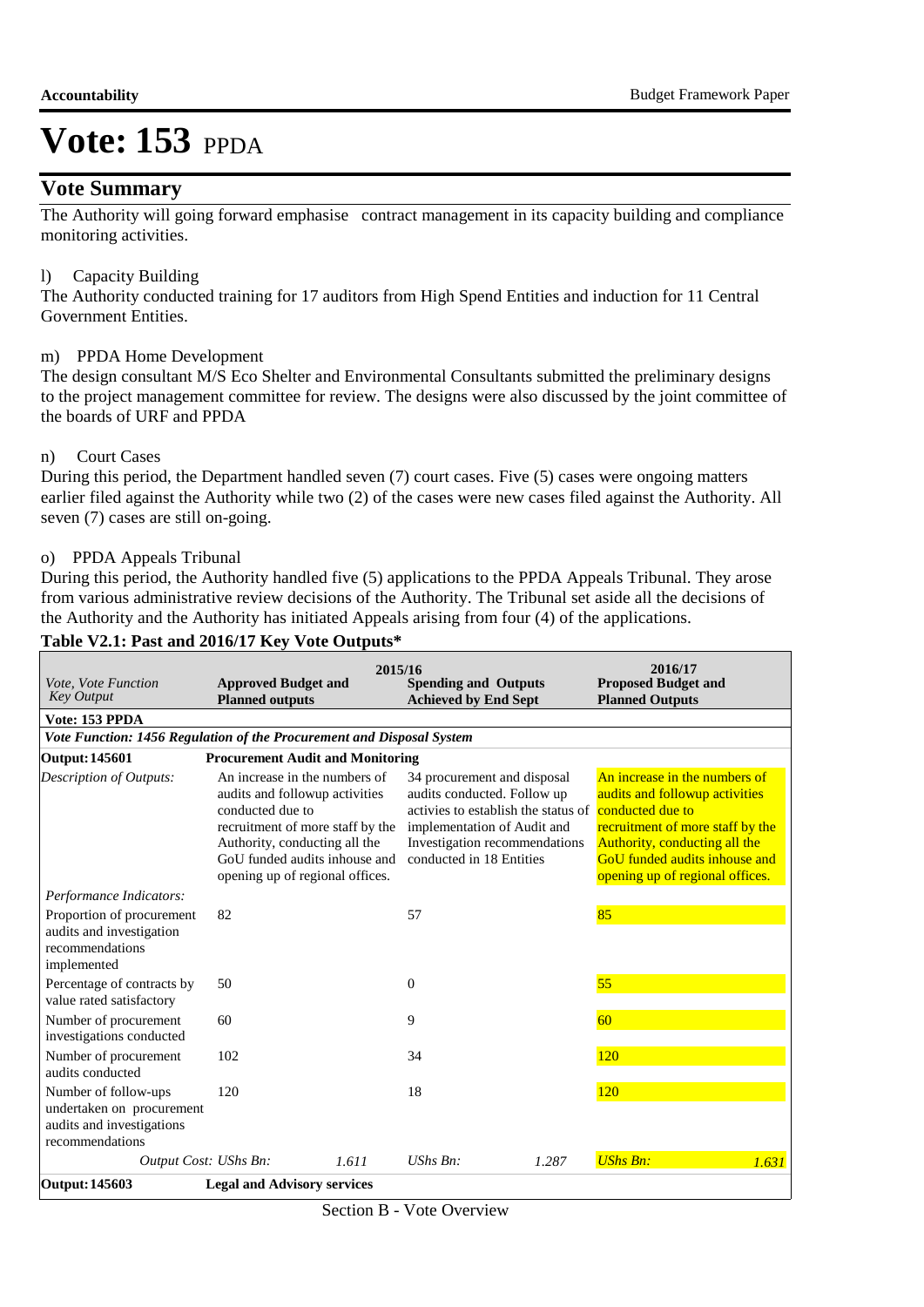### **Vote Summary**

| <i>Vote, Vote Function</i><br><b>Key Output</b>                              | <b>Approved Budget and</b><br><b>Planned outputs</b>                                                                                                                                           | 2015/16 | <b>Spending and Outputs</b><br><b>Achieved by End Sept</b> |       | 2016/17<br><b>Proposed Budget and</b><br><b>Planned Outputs</b>                                                                                                                                       |        |
|------------------------------------------------------------------------------|------------------------------------------------------------------------------------------------------------------------------------------------------------------------------------------------|---------|------------------------------------------------------------|-------|-------------------------------------------------------------------------------------------------------------------------------------------------------------------------------------------------------|--------|
| <b>Description of Outputs:</b>                                               | Increase in the inspections due<br>to more staff recruited by the<br>Authority and a combined team<br>of compliance checks and<br>PPMS verifications and the<br>opening up of regional offices |         | No inspections were conducted<br>during the Quarter.       |       | Increase in the inspections due<br>to more staff recruited by the<br>Authority and a combined team<br>of compliance checks and<br><b>PPMS</b> verifications and the<br>opening up of regional offices |        |
| Performance Indicators:                                                      |                                                                                                                                                                                                |         |                                                            |       |                                                                                                                                                                                                       |        |
| Number of entities rated<br>satisfactory                                     | 40                                                                                                                                                                                             |         | $\Omega$                                                   |       | 45                                                                                                                                                                                                    |        |
| Level of adherence to service 120<br>standards (Number of MDAs<br>inspected) |                                                                                                                                                                                                |         | $\Omega$                                                   |       | <b>130</b>                                                                                                                                                                                            |        |
| Output Cost: UShs Bn:                                                        |                                                                                                                                                                                                | 1.157   | $UShs$ $Bn$ :                                              | 0.030 | <b>UShs Bn:</b>                                                                                                                                                                                       | 1.247  |
| <b>Vote Function Cost</b>                                                    | <b>UShs Bn:</b>                                                                                                                                                                                |         | 10.723 UShs Bn:                                            |       | 1.754 <mark>UShs Bn:</mark>                                                                                                                                                                           | 10.685 |
| <b>Cost of Vote Services:</b>                                                | $UShs Bn$ :                                                                                                                                                                                    |         | 10.685 <i>UShs Bn</i> :                                    |       | <b>UShs Bn:</b>                                                                                                                                                                                       | 10.685 |

*\* Excluding Taxes and Arrears*

*2016/17 Planned Outputs*

 Ensuring Transparency, Value for Money in Procurement and Disposal Practices

a) Procurement Reviews/Audits

The objective of procurement reviews and audits is to determine whether procurements were carried out in a fair and transparent process in accordance with the amended PPDA Act 2003 and come up with corrective recommendations where deviations are identified with focus on value for money and efficiency in resource use.

The Authority plans to undertake a total of 160 procurement and disposal audits. A total of 140 procurement and disposal audits will be under GOU funding while 20 audits will be covered under FINMAP funding.

The sample of the one hundred sixty (160) Entities will be analyzed in an Annual Audit Report prepared by the Department.

### b) Investigations

The Authority conducts investigations into procurements to detect cases of floutiong of the public procurement principles of efficiency, effectiveness, fairness and value for money. The Authority handles investigations as and when they arise with a plan of sixty (60) investigations this financial year. The outcome of investigations and follow-ups will lead to increased compliance with the law and identification of weaknesses that need to be addressed.

### c) Follow ups

Follow up activities are conducted to establish the level of implementation of of recommendations issued by PPDA during procurement and disposal audits, investigations and PPMS verifications with an aim of mitigating the risk of non implementation. The Authority will undertake 140 follow - ups with 120 under GOU funding and 20 under FINMAP funding. Audit and investigation recommendations are followed up within six months of issuance of the reports.

 $d)$  Strengthen PPDA's strategic partnerships

The Authority envisions partnerships with both state and non state actors as imperative to achieving the objectives of its current strategic plan and its contribution to the ASSIP and the NDP II. The Authority in partnership with FINMAP III and Governance, Accountability, Participation and Performance Program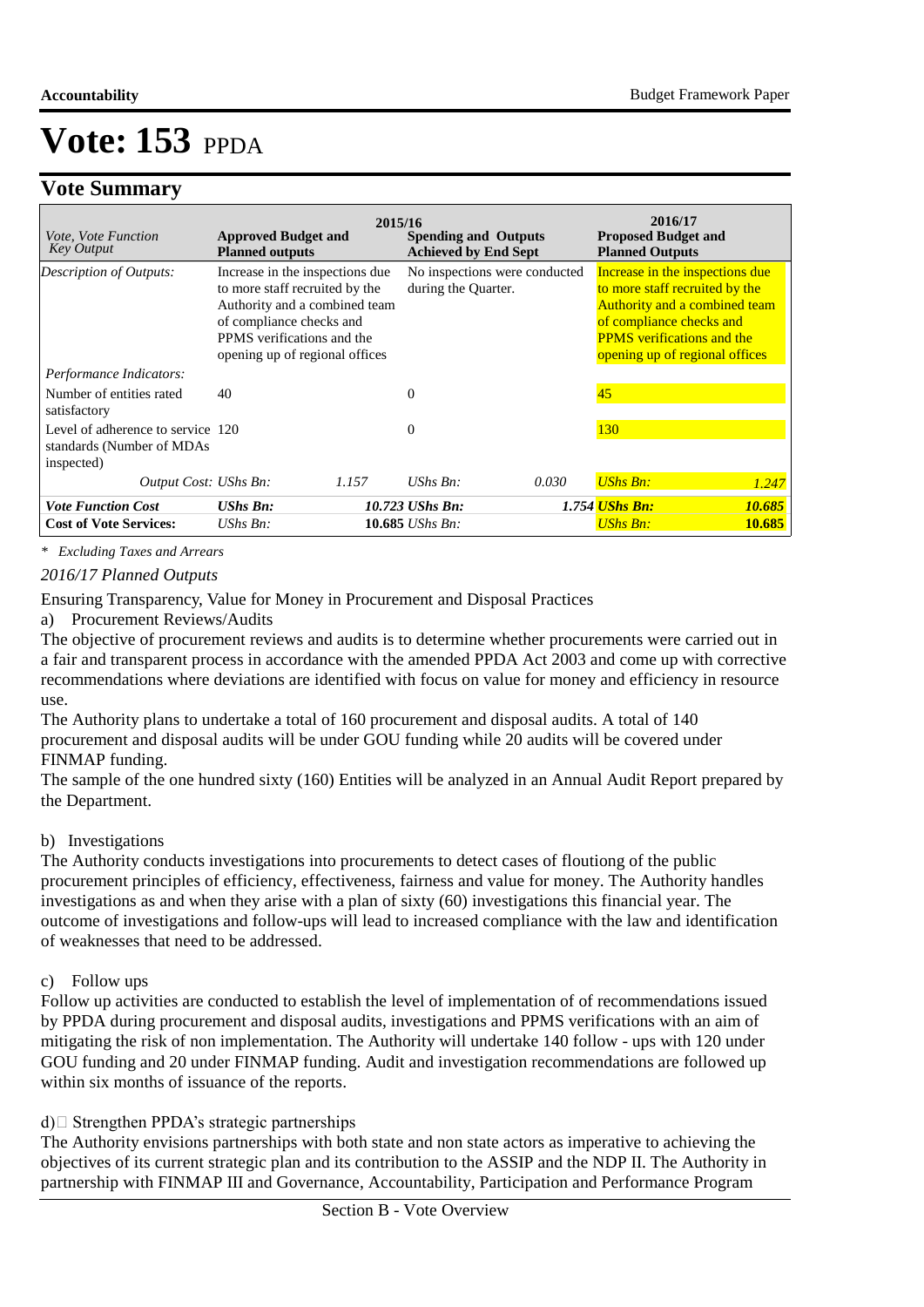### **Vote Summary**

(GAPP) under USAID will undertake procurement and disposal audits. The Authority is also in partnership with GIZ, OAG, Uganda Road Fund (URF) and CSOs.

The Authority will participate in the 9th East African Procurement Forum that will be hosted by Rwanda Public procurement Authority. The Authority will lead the Ugandan Delegation to the Forum that brings together all the procurement practitioners in the East African Region.

The Authority will continue to work with the non state actor who have running Memoranda of Association with the Authority as well as entering into MoUs with other interested actors like Academic institutions, professional Associations and the Civil Society Organisations in order to achieve the objectives of the Authority.

e) Survey to update list of common user items and average prices

The list of common user items and their prices provides and indicative guide to Entities on the prices of commonly procured items for efficient and optimal allocation of resources during procurement planning. There is periodical need to update the price list quarterly due to the frequent changes in the market place. The Authority will conduct quarterly surveys to update the list and average prices of common user items.

### f) Implementation of the Public Relations and Communications strategy

The PPDA public relations and communications strategy is aimed at creating public awareness about the activities of the authority and to provide a platform for engagement of the general public to demand for accountability from Public Office bearers. The Authority will implement aspects of the PPDA communications strategy such as newspaper pull outs and briefings on pertinent issues in public procurement. The PPDA website and tender portal will continue to be used as a medium to disseminate information from the Authority including the quarterly News letter.

 Monitoring Compliance of Procuring and Disposing Entities

The Authority will continue the roll out of the Government Procurement Portal to additional 79 Central Government Entities and 5 Local Government Entities. The Government Procurement Portal combines the previously independent platforms of the RoP, the Tender Portal and the Procurement Performance Measurement System.

### Building Procurement and Disposal Capacity

The Authority will implement the performance focussed capacity building strategy by maintaining institutional collaboration with professional bodies, government and training institutions for sustainable capacity building and development. The Authority, using various approaches of sensitization, through workshops, hands on support to staff of PDEs; consultation meetings and forums, will continue to provide training to several stakeholders in various categories including, providers, Accounting Officers, Procurement and Disposal Units staff, Contracts Committee members and members of the user departments, in both the Central and local government entities.

The training will mainly be based on the amendments to the PPDA Act 2003 and the attendant Regulations 2013, including the Guidelines and the SBDs. In addition, the Authority plans to create awareness within civil society organizations & the media to enable them promote best public procurement and disposal practices and accountability. The capacity building activitites will also bring together stakeholders in public procurement to share experiences and best practices.

### Strengthening the Internal Organization

a) Implementation of the Strategic Plan and Organization Structure

Following the adoption of the FY 2014/15 – 2018/19 Strategic Plan, the Authority will continue to implement the strategic plan and the approved organization structure.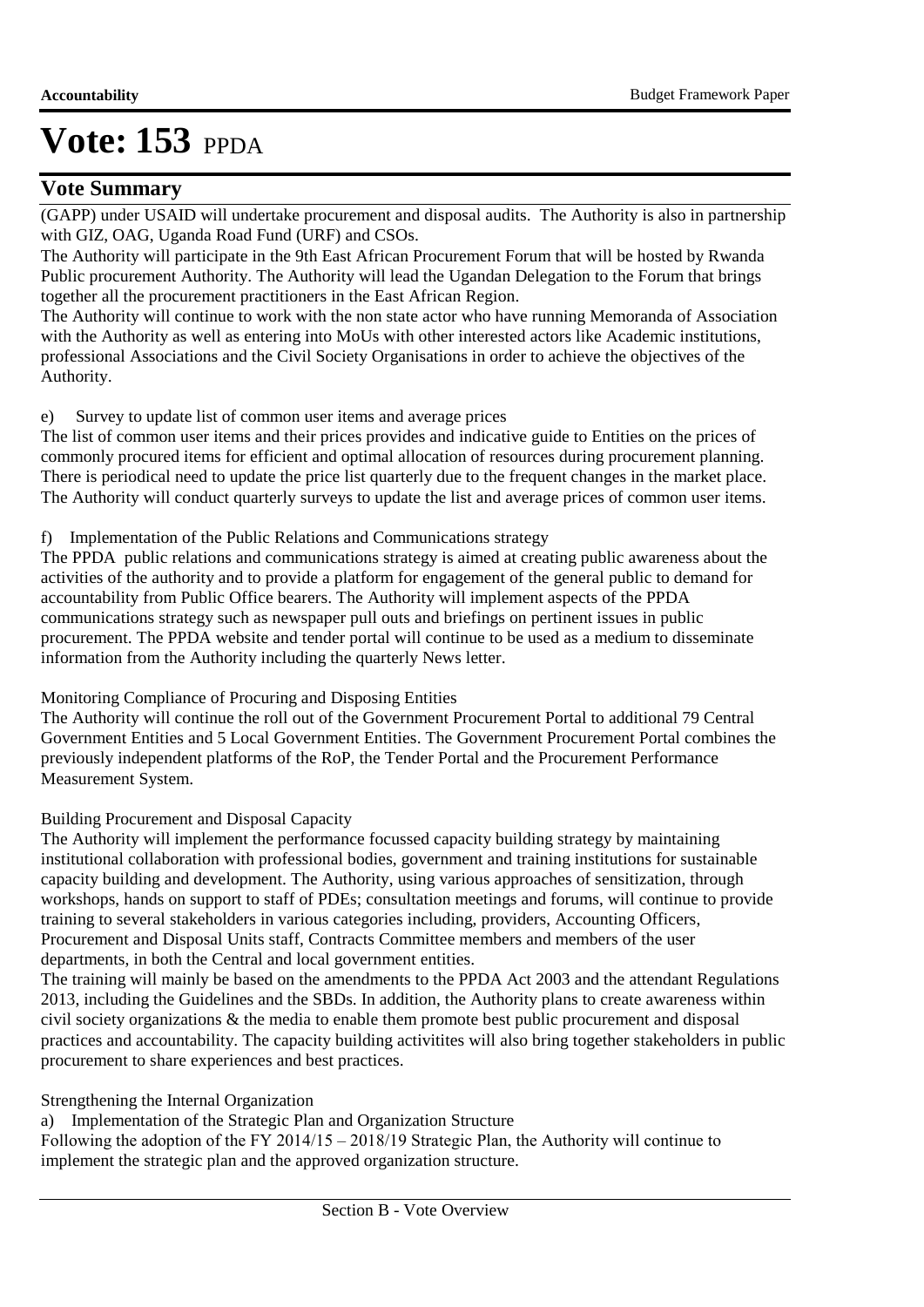### **Vote Summary**

### b) Human Resources:

The Authority will continue to implement aspects of the revised structure to ensure that the strategic objectives are achieved. The Human Resources section plans to facilitate regular staff performance appraisals; implement the new induction policy; carry out staff attitude surveys, organize regular staff meetings as well as advise management on the staff training needs.

### c) Information Technology

The Authority will develop and implement a backup plan for systems and user data, develop and set up EDMS as well as enhance the use of ICT within PPDA to achieve key strategic objectives. More up-to-date software and equipment will be procured to aid in systems integration and maintenance.

In addition to the above, ICT unit will continue to carry out system administrative functions including management of active directory, administration of all servers and network points, email management, ICT equipment maintenance, installation and configuration of new equipment.

### d) Internal Audit

Internal Audit will focus on areas that are critical to the PPDA objectives, areas of high risks, monitoring of internal controls over financial management and performance of other strategic functions of the Authority. Other areas of focus will be assessment of implementation of the FY 2014/15 – 18/19 strategic plan and risk management strategy, budget performance, financial statements, procurements and contract management and the human resource function.

| rabic $\overline{1}$ and any nically relatively                                      |                           | <i>voie output muneators</i><br>2015/16                         |                 |            | <b>MTEF Projections</b> |         |  |
|--------------------------------------------------------------------------------------|---------------------------|-----------------------------------------------------------------|-----------------|------------|-------------------------|---------|--|
| Vote Function Key Output<br>Indicators and Costs:                                    | 2014/15<br><b>Outturn</b> | <b>Approved</b><br><b>Outturn by</b><br>Plan<br><b>End Sept</b> |                 | 2016/17    | 2017/18                 | 2018/19 |  |
| Vote: 153 PPDA                                                                       |                           |                                                                 |                 |            |                         |         |  |
| Vote Function:1456 Regulation of the Procurement and Disposal System                 |                           |                                                                 |                 |            |                         |         |  |
| Number of follow-ups undertaken<br>on procurement audits and                         |                           | 120                                                             | 18              | <b>120</b> | 120                     | 130     |  |
| investigations recommendations                                                       |                           |                                                                 |                 |            |                         |         |  |
| Number of procurement audits<br>conducted                                            |                           | 102                                                             | 34              | <b>120</b> | 130                     | 150     |  |
| Number of procurement<br>investigations conducted                                    |                           | 60                                                              | $\overline{9}$  | 60         | 80                      | 80      |  |
| Percentage of contracts by value<br>rated satisfactory                               |                           | 50                                                              | $\vert 0 \vert$ | 55         | 60                      | 65      |  |
| Proportion of procurement audits<br>and investigation recommendations<br>implemented |                           | 82                                                              | 57              | 85         | 85                      | 85      |  |
| Level of adherence to service<br>standards (Number of MDAs<br>inspected)             |                           | 120                                                             | $\vert 0 \vert$ | <b>130</b> | 140                     | 150     |  |
| Number of entities rated satisfactory                                                |                           | 40                                                              | $\Omega$        | 45         | 50                      | 55      |  |
| <b>Vote Function Cost (UShs bn)</b>                                                  | 8.196                     | 10.685                                                          | 1.754           | 10.685     | 12.223                  | 13.841  |  |
| <b>Cost of Vote Services (UShs Bn)</b>                                               | 8.196                     | 10.685                                                          | 1.754           | 10.685     | 12.223                  | 13.841  |  |

### **Table V2.2: Past and Medum Term Key Vote Output Indicators\***

### *Medium Term Plans*

The Authority will develop and roll out the e- government procurement which will solve the limitations of manual based public procurement system that uganda currently operates. The system is also projected to improve on the efficiency and effectiveness of the public procurement system.

The Authority plans to advocate for the use of independent Parallel bid evaluation for all the big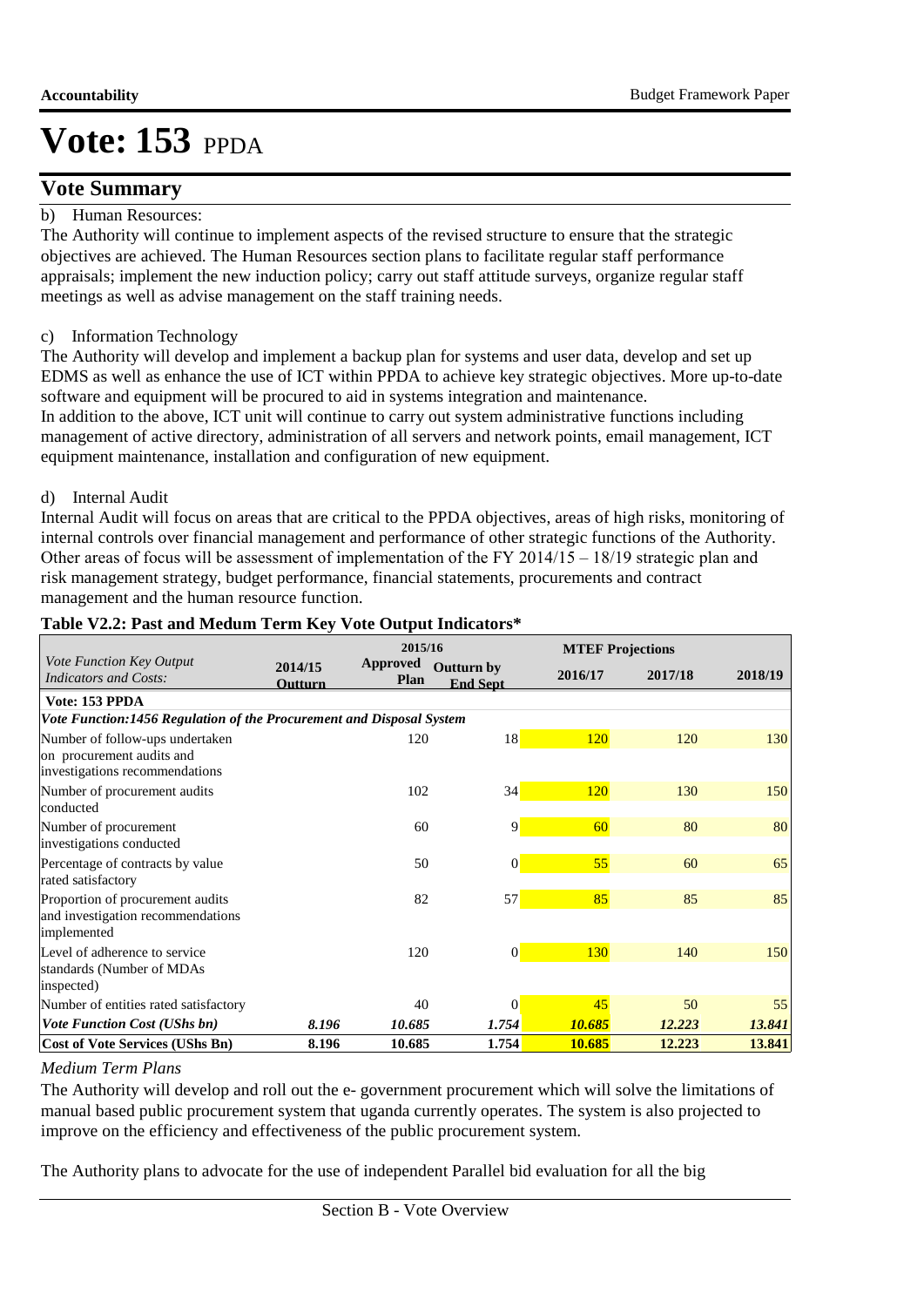### **Vote Summary**

procurements and the critical projects for the implementation of the second national development plan.

The Authority will work with the Civil Society and other non state actors in the monitoring of government procurements. These will help to increase of the demand for accountability by the Public.

The Authority plans to start construction of its headquarters in Nakasero, expand the Audit and Compliance assessment programme.

The Authority will develop and implement the national local content policy aimed at increasing the participation of local providers in public procurement and to foster the growth of SMEs in Uganda.

### **(ii) Efficiency of Vote Budget Allocations**

The Authority will recruit more staff during the Financial Year to augment its current staff. Some of these these staff will be posted at the Regional Offices. This will help to increase the coverage of the activies of the Authority like procurement Audits, Investigations and GPP Verifications.

### **Table V2.3: Allocations to Key Sector and Service Delivery Outputs over the Medium Term**

|                                 | $(i)$ Allocation (Shs Bn) |                  |                                 | $(ii)$ % Vote Budget |          |          |                                 |          |
|---------------------------------|---------------------------|------------------|---------------------------------|----------------------|----------|----------|---------------------------------|----------|
| <b>Billion Uganda Shillings</b> |                           |                  | 2015/16 2016/17 2017/18 2018/19 |                      |          |          | 2015/16 2016/17 2017/18 2018/19 |          |
| <b>Key Sector</b>               | 2.8                       | 2.9              | 3.8                             | 3.8                  | $25.9\%$ | $26.9\%$ | 30.7%                           | $27.1\%$ |
| Service Delivery                | 2.8                       | 2.9 <sup>°</sup> | 3.8                             | 3.8                  | $25.9\%$ | $26.9\%$ | 30.7%                           | 27.1%    |

a) Macro economic stability in the country. Inflation and depreciation of the Shilling against all major currencies will be kept at the minimum.

b) Timely release of the funds as per the quarterly cash limits provided and the release of 100% of the budget.

#### **Table V2.4: Key Unit Costs of Services Provided and Services Funded (Shs '000)**

| <b>Unit Cost</b><br><b>Description</b>                                  | <b>Actual</b><br>2014/15 | <b>Planned</b><br>2015/16 | <b>Actual</b><br>by Sept | <b>Proposed</b><br>2016/17 | <b>Costing Assumptions and Reasons for</b><br>any Changes and Variations from Plan                                                                                                                                                                                   |
|-------------------------------------------------------------------------|--------------------------|---------------------------|--------------------------|----------------------------|----------------------------------------------------------------------------------------------------------------------------------------------------------------------------------------------------------------------------------------------------------------------|
|                                                                         |                          |                           |                          |                            |                                                                                                                                                                                                                                                                      |
| Vote Function: 1456 Regulation of the Procurement and Disposal System   |                          |                           |                          |                            |                                                                                                                                                                                                                                                                      |
| Procurement audits                                                      |                          | 3,005,800                 |                          | $\theta$                   | The unit cost has reduced as a result of<br>doing all the audits inhouse. The<br>Authority has phased out the use of<br>consultants in GoU funded procurement<br>audits.                                                                                             |
| Monitoring compliance<br>of Procurement and<br><b>Disposal Entities</b> |                          | 671,428                   |                          |                            | The unit cost has reduced as a result of<br>using PPDA staff as compared to using<br>consultants                                                                                                                                                                     |
| investigations and<br>Audits follow-ups                                 |                          | 346,667                   |                          | $\Omega$                   | More follow ups done in nearby Central<br>Government entities and for those in far<br>to reach PDEs, done in combined teams.<br>Investigations are now conducted by<br>calling the documents from the Entities<br>and reviewing the documents from the<br>Authority. |
| Administrative reviews<br>and Deviations                                |                          | 100,000                   |                          | $\mathbf{0}$               | N/A                                                                                                                                                                                                                                                                  |

### **(iii) Vote Investment Plans**

The Authority has allocated 2.26 Billion in FY 15/16, 2.22 Billion in FY 16/17 and 2.6 Billion in FY 2017/18 for the capital purchases.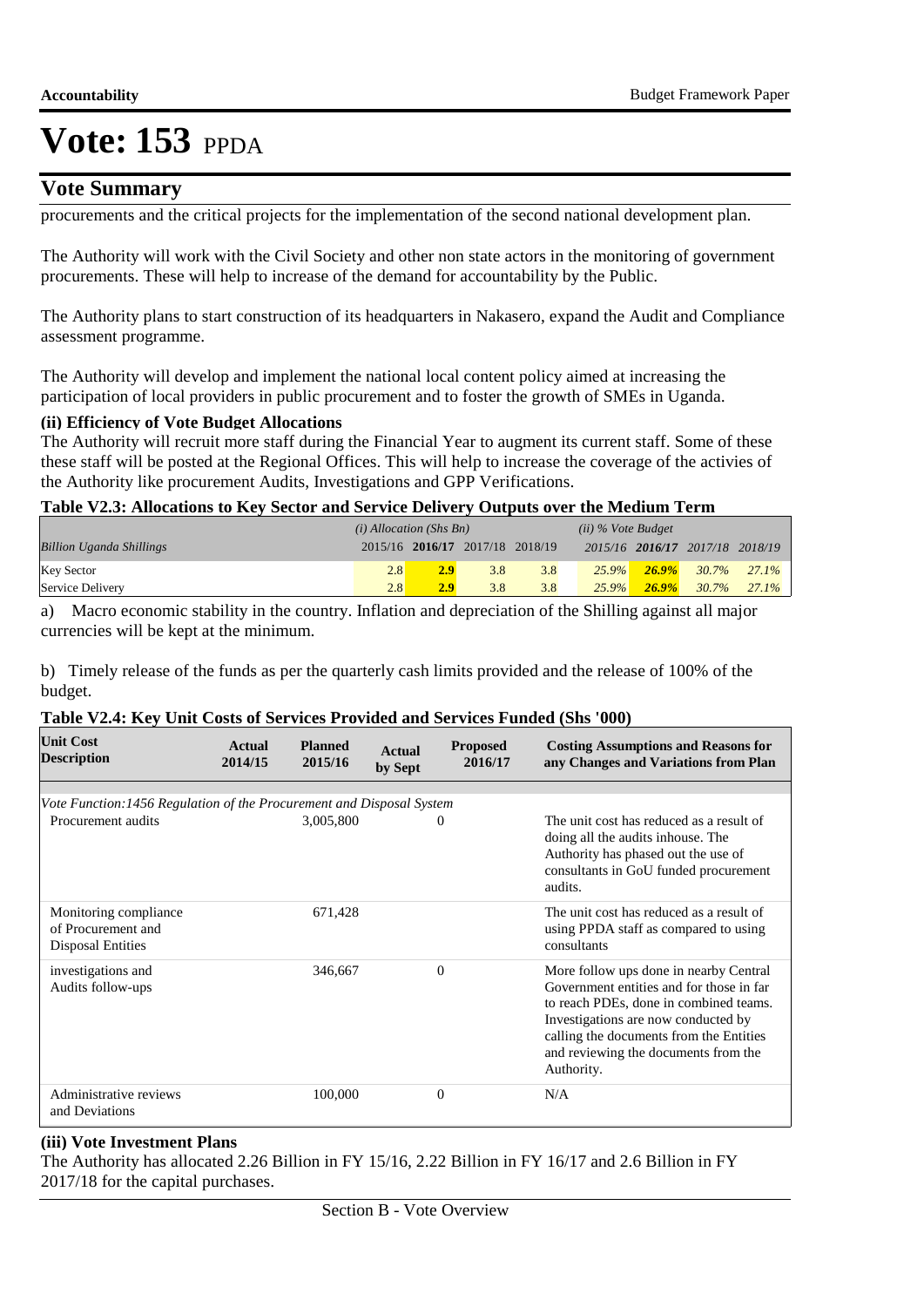### **Vote Summary**

| Table V2.5: Allocations to Capital Investment over the Medium Term |                           |      |                         |      |                      |                                 |           |           |  |  |  |
|--------------------------------------------------------------------|---------------------------|------|-------------------------|------|----------------------|---------------------------------|-----------|-----------|--|--|--|
|                                                                    | $(i)$ Allocation (Shs Bn) |      |                         |      | $(ii)$ % Vote Budget |                                 |           |           |  |  |  |
| <b>Billion Uganda Shillings</b>                                    | 2015/16                   |      | 2016/17 2017/18 2018/19 |      |                      | 2015/16 2016/17 2017/18 2018/19 |           |           |  |  |  |
| Consumption Expendture (Outputs Provided)                          | 8.5                       | 8.5  | 10.4                    | 11.0 | $79.2\%$             | $79.2\%$                        | 85.3%     | 79.8%     |  |  |  |
| Investment (Capital Purchases)                                     | 2.2                       | 2.2  | 1.8                     | 2.8  | $20.8\%$             | $20.8\%$                        | 14.7%     | $20.2\%$  |  |  |  |
| <b>Grand Total</b>                                                 | 10.7                      | 10.7 | 12.2                    | 13.8 | $100.0\%$            | $100.0\%$                       | $100.0\%$ | $100.0\%$ |  |  |  |

The Authority has allocated 1.9 Billion in the FY 2016/17 for the construction of its Headquarters on plot 39, Nakasero Road. The project will be undertaken jointly with the Uganda Road Fund.

### **Table V2.6: Major Capital Investments**

| <b>Project, Programme</b>                                                                   | 2015/16                                                                                                                                                                                |                                                                                         | 2016/17                                                                   |
|---------------------------------------------------------------------------------------------|----------------------------------------------------------------------------------------------------------------------------------------------------------------------------------------|-----------------------------------------------------------------------------------------|---------------------------------------------------------------------------|
| <b>Vote Function Output</b><br><b>UShs Thousand</b>                                         | <b>Approved Budget, Planned</b><br><b>Outputs (Quantity and Location)</b>                                                                                                              | <b>Actual Expenditure and</b><br><b>Outputs by September</b><br>(Quantity and Location) | <b>Proposed Budget, Planned</b><br><b>Outputs (Quantity and Location)</b> |
| Project 1225 Support to PPDA                                                                |                                                                                                                                                                                        |                                                                                         |                                                                           |
| 145672 Government<br><b>Buildings and</b><br><b>Administrative</b><br><b>Infrastructure</b> | Site preparation, construction<br>The detailed designs have been<br>and supervision<br>submitted by the consultant and<br>the task team is in the process<br>of reviewing the designs. |                                                                                         | Site preparation, construction<br>and supervision                         |
| Total                                                                                       | 1,900,000                                                                                                                                                                              | 0                                                                                       | 1,900,000                                                                 |
| <b>GoU</b> Development                                                                      | 1,900,000                                                                                                                                                                              | 0                                                                                       | 1,900,000                                                                 |
| <b>External Financing</b>                                                                   | 0                                                                                                                                                                                      | 0                                                                                       | 0                                                                         |

#### **(iv) Vote Actions to improve Priority Sector Outomes**

The Authority plans to open up two more regional Officesin Mbale and Mbarara as well as strengthen the existing regional office in Gulu by recruiting additional staff to undertake more audits and compliance monitoring activities in house.

The Authority will roll out e- government procurement which will start with piloting of the solution in selected Entities in the FY 2016/17. The solution will go a long way in solving the limitations of the manual based public procurement system that is currently being used.

The Authority will continue advocating for the use of preference and reservation schemes to enhance the implementation of the local content policy.

The Authority will continue improving the procurement and disposal audit tool and GPP to enhance compliance, value for money and timeliness of public procurement and disposal processes.

The Authority will study the outcomes of the Procurement Integrity Survey report to address key concerns on the perceptions of the various stakeholders regarding public procurement in Uganda.

The Authority will undertake research in the thematic areas of public procurement in order to come up with practical recommendations on how to improve the public procurement system and practices.

### **Table V2.7: Priority Vote Actions to Improve Sector Performance**

| 2015/16 Planned Actions:                                                                             | 2015/16 Actions by Sept:                                              | 2016/17 Planned Actions: | <b>MT Strategy:</b> |  |  |  |  |
|------------------------------------------------------------------------------------------------------|-----------------------------------------------------------------------|--------------------------|---------------------|--|--|--|--|
| Sector Outcome 2: Compliance to accountability policies, service delivery standards and regulations. |                                                                       |                          |                     |  |  |  |  |
|                                                                                                      | Vote Function: 1456 Regulation of the Procurement and Disposal System |                          |                     |  |  |  |  |
| VF Performance Issue:                                                                                |                                                                       |                          |                     |  |  |  |  |
|                                                                                                      |                                                                       |                          |                     |  |  |  |  |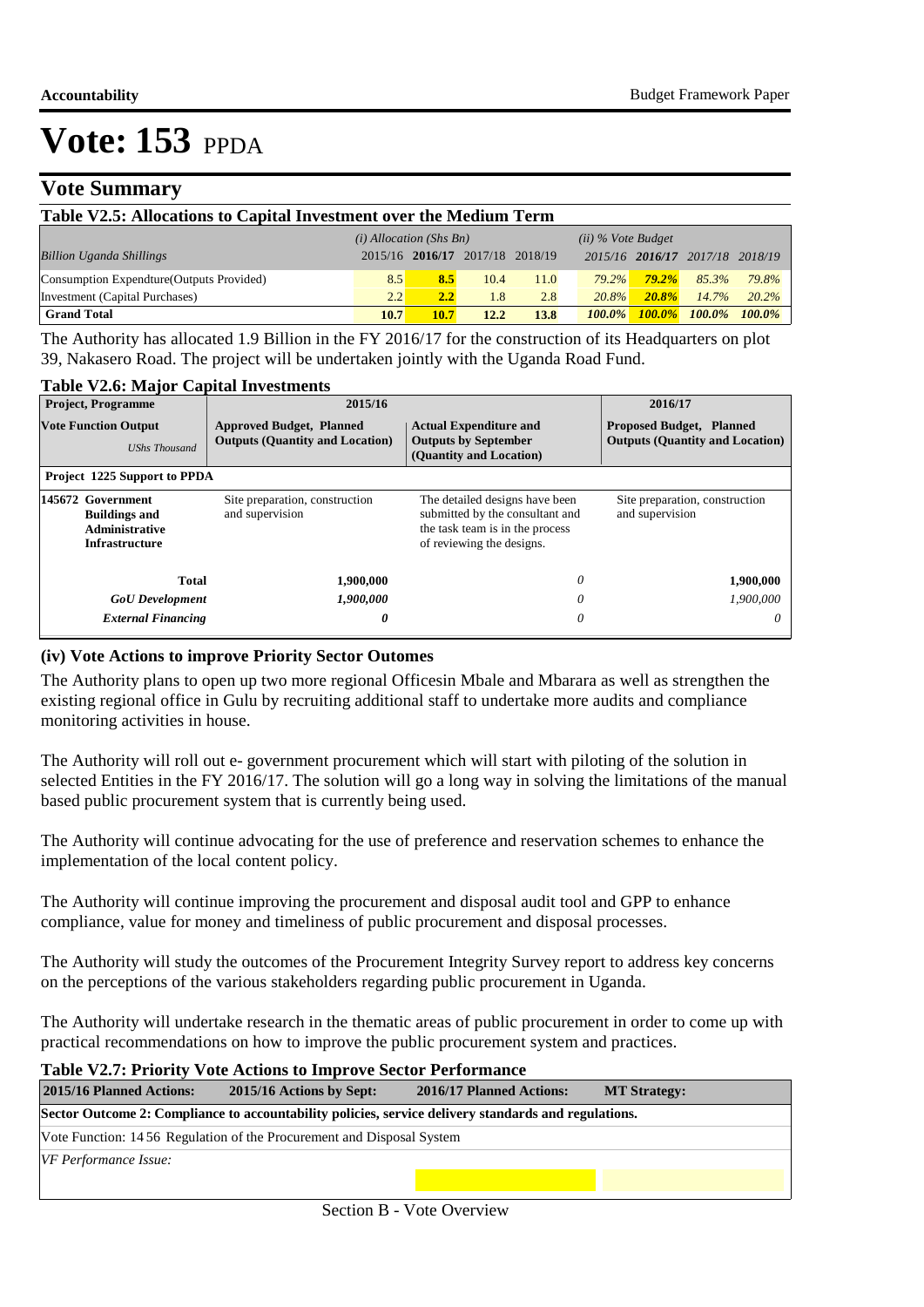## **Vote Summary**

| 2015/16 Planned Actions:                                                                                                                                                                                                                                             | 2015/16 Actions by Sept:                                                                                                 | 2016/17 Planned Actions:                                                                                                                                                                                                      | <b>MT Strategy:</b>                                                                                                                    |  |
|----------------------------------------------------------------------------------------------------------------------------------------------------------------------------------------------------------------------------------------------------------------------|--------------------------------------------------------------------------------------------------------------------------|-------------------------------------------------------------------------------------------------------------------------------------------------------------------------------------------------------------------------------|----------------------------------------------------------------------------------------------------------------------------------------|--|
| VF Performance Issue:                                                                                                                                                                                                                                                | Inadequate staff numbers to fulfill the PPDA mandate                                                                     |                                                                                                                                                                                                                               |                                                                                                                                        |  |
| Increase staff numbers and<br>open regional offices                                                                                                                                                                                                                  | <b>Recruitment Process for 15</b><br>additional staff being<br>undertaken to strengthen the<br>Authority.                | <b>Recruitment of additional staff</b><br>by the Authority                                                                                                                                                                    | Implement e - Procurement to<br>avail more staff time for<br>strategic issues that affect<br>public procurement in Uganda.             |  |
| <b>VF Performance Issue:</b>                                                                                                                                                                                                                                         | Lack of basic tools and equipment to facilitate PDEs in their compliance to the Law.                                     |                                                                                                                                                                                                                               |                                                                                                                                        |  |
| Continued engagement of<br>The Authority continues to<br>accounting officers on<br>engage the accounting officers<br>emphasis to equip PDUs<br>of various Entities during<br>different forums to provide<br>working tools and adequate<br>storage space for the PDUs |                                                                                                                          | Continued engagement of<br>accounting officers on<br>emphasis to equip PDUs                                                                                                                                                   | Continue highlighting the<br>issues of under-equipped<br>PDEs in the annual<br>procurement Audit report and<br>the annual PPMS report. |  |
| VF Performance Issue:                                                                                                                                                                                                                                                | Lack of capacity of technical officers in the public procurement                                                         |                                                                                                                                                                                                                               |                                                                                                                                        |  |
| Capacity building activities<br>will be undertaken for<br>stakeholders especially on the<br>Amended Act and contract<br>management.                                                                                                                                  | Capacity building activities<br>undertaken for stakeholders<br>especially on the Amended<br>Act and contract management. | <b>Capacity building activities</b><br>will be undertaken. The<br><b>Authority will work with</b><br><b>Accredited training</b><br>Institutions in training of<br>stakeholders in the ammended<br>act and contract management | Partnering with the Civil<br>Service College to build the<br>capacity of the procurement<br>cadres in Uganda                           |  |

## *V3 Proposed Budget Allocations for 2016/17 and the Medium Term*

*This section sets out the proposed vote budget allocations for 2016/17 and the medium term, including major areas of expenditures and any notable changes in allocations.* 

### **Table V3.1: Past Outturns and Medium Term Projections by Vote Function\***

|                                                        |                           |                        | 2015/16                     | <b>MTEF Budget Projections</b> |         |         |
|--------------------------------------------------------|---------------------------|------------------------|-----------------------------|--------------------------------|---------|---------|
|                                                        | 2014/15<br><b>Outturn</b> | Appr.<br><b>Budget</b> | Spent by<br><b>End Sept</b> | 2016/17                        | 2017/18 | 2018/19 |
| Vote: 153 PPDA                                         |                           |                        |                             |                                |         |         |
| 1456 Regulation of the Procurement and Disposal System | 8.196                     | 10.685                 | 1.754                       | 10.685                         | 12.223  | 13.841  |
| <b>Total for Vote:</b>                                 | 8.196                     | 10.685                 | 1.754                       | 10.685                         | 12.223  | 13.841  |

### **(i) The Total Budget over the Medium Term**

The Medium term expenditure frame work for the Authority has been maintained at the 2015/16 level of 10.77 Billion. In The FY 2015/16, PPDA was allocated 3.68 Billion for wages, 4.79 Billion for non wages recurrent and 2.22 Billion for development. In the FY 2016/17, PPDA has been allocated 3.68 Billion for wages, 4.79 Billion for non wages recurrent and 2.22 Billion for development. In FY 2017/18 it is projected that PPDA will be allocated 3.86 Billion in wages, 5.70 Billion in non wages and 2.66 billion in capital Development expenditure. The allocation in FY 17/18 is expected to rise from the current level of 10.69 Billion to 12.22 Billion in FY 17/18.

### **(ii) The major expenditure allocations in the Vote for 2016/17**

Procurement and Disposal Audits; The Authority has allocated UGX 285 Million to undertake procurement audits to monitor compliance by PDEs.

Capacity building activities; The Authority has allocated 140 Million to undertake capacity building activities to transfer knowledge and skills on public procurement procedures to various stakeholders including providers, contracts committees members, user departments, procurement cadres, CSOs etc. The Authority will also hold procurement barazas to interact with all the stakeholders in different categories to discuss various issues regarding public procurement.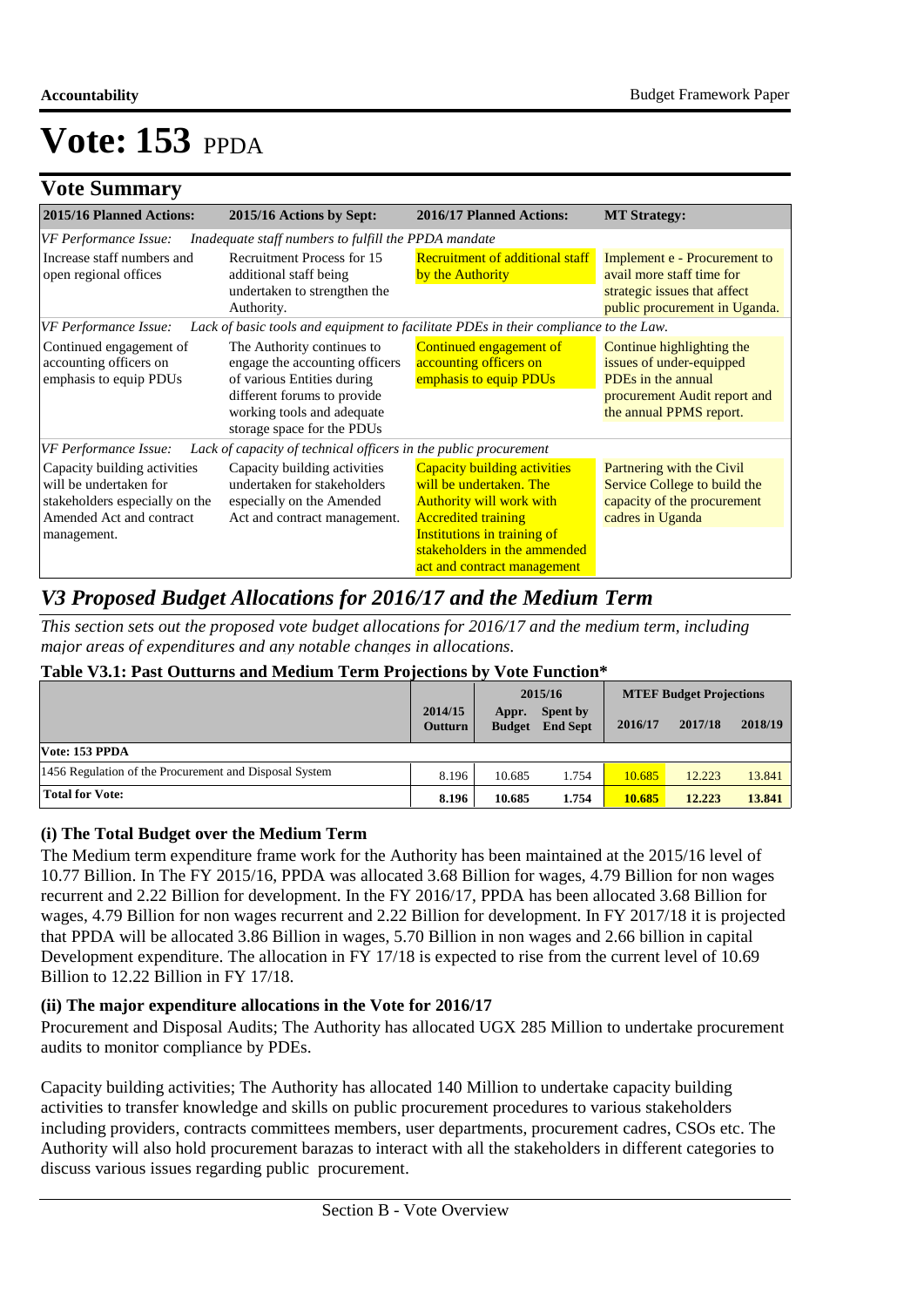### **Vote Summary**

Legal and Advisory services; The Authority has allocated UGX 247 million to facilitate the development and improvement of Regulations, Standard Bidding Documents and Guidelines to streamline public procurement and disposal practices. Included in the allocation to legal and advisory services budgetary allocation is the management advisory committee activities which include administrative reviews that focus on enhancing transparency of the procurement process.

Operations; The Authority has allocated UGX 2 Billion to facilitate the operational needs incidental to the expansion of the Authority's presence at regional level and recruitment of more staff.

### **(iii) The major planned changes in resource allocations within the Vote for 2016/17**

The Authority has increased resource alllocation in operations expenses of FY 16/17 in comparison to FY15/16 from UGX 1.8 Billion to UGX 2.1 Billion to facilitate the opening up of Mbarara Regional Office and the recruitment of 15 additional staff to strengthen the staffing level of the Authority.

The Authority has increased resource allocation for furniture and fittings by UGX 72 Million to provide for the additional staff.

The Authority has reduced resource allocation in program activities of FY 16/17 in comparison to FY 15/16 from UGX 1.2 Billion to 970 Million due to opening up of regional Offices and recruitment of more staff which has reduced the cost of inland travel and reliance on consultants for audits, compliance checks and capacity building.

The Authority has reduced the resource allocation in IT expenditure by UGX 72 million due to support from donors on IT related investment.

| Changes in Budget Allocations and Outputs from 2015/16 Planned Levels:<br>2016/17 |  |                   | 2017/18                                                           | 2018/19 | <b>Justification for proposed Changes in</b><br><b>Expenditure and Outputs</b>                                                               |  |  |  |
|-----------------------------------------------------------------------------------|--|-------------------|-------------------------------------------------------------------|---------|----------------------------------------------------------------------------------------------------------------------------------------------|--|--|--|
| Vote Function: 1402 Regulation of the Procurement and Disposal System             |  |                   |                                                                   |         |                                                                                                                                              |  |  |  |
| 1456 02 Capacity Building and Research<br>Output:                                 |  |                   |                                                                   |         |                                                                                                                                              |  |  |  |
| <b>UShs Bn:</b><br>There is a reduction in the<br>allocation to the training of   |  | $-0.161$ UShs Bn: | $-0.109$ UShs Bn.                                                 |         | <b>0.191</b> The opening up of regional Offices has<br>reduced on the cost of capacity building<br>in the Northern Region since staff do not |  |  |  |
| stakeholders in public                                                            |  |                   |                                                                   |         | require to travel long distances.                                                                                                            |  |  |  |
| procurement                                                                       |  |                   |                                                                   |         |                                                                                                                                              |  |  |  |
|                                                                                   |  |                   |                                                                   |         | The Authority uses donor funding to<br>facilitate training and capacity building<br><i>activities.</i>                                       |  |  |  |
|                                                                                   |  |                   |                                                                   |         | The Authority is jointly implementing<br>capacity building and sensitisation<br>activities with the OAG and Inspectorate<br>of Government.   |  |  |  |
| 1456 76 Purchase of Office and ICT Equipment, including Software<br>Output:       |  |                   |                                                                   |         |                                                                                                                                              |  |  |  |
| <b>UShs Bn:</b><br>There is a planned reduction                                   |  | $-0.072$ UShs Bn: | $-0.215$ UShs Bn:                                                 |         | $0.000$ The need was achieved in the last<br>financial Year. The existing IT                                                                 |  |  |  |
| in the IT related Equipment                                                       |  |                   |                                                                   |         | equipment is still in good condition and                                                                                                     |  |  |  |
| that will be procured.                                                            |  |                   |                                                                   |         | only minor replacements will be made.                                                                                                        |  |  |  |
| Output:                                                                           |  |                   | 1456 78 Purchase of Office and Residential Furniture and Fittings |         |                                                                                                                                              |  |  |  |
| <b>UShs Bn:</b><br>There is an increase in the<br>allocation for furniture.       |  | $0.072$ UShs Bn:  | $0.082$ UShs Bn:                                                  |         | $0.072$ There is need to replace the existing<br>furniture at the Authority which is not in<br>good working condition.                       |  |  |  |
|                                                                                   |  |                   |                                                                   |         |                                                                                                                                              |  |  |  |

### **Table V3.2: Key Changes in Vote Resource Allocation**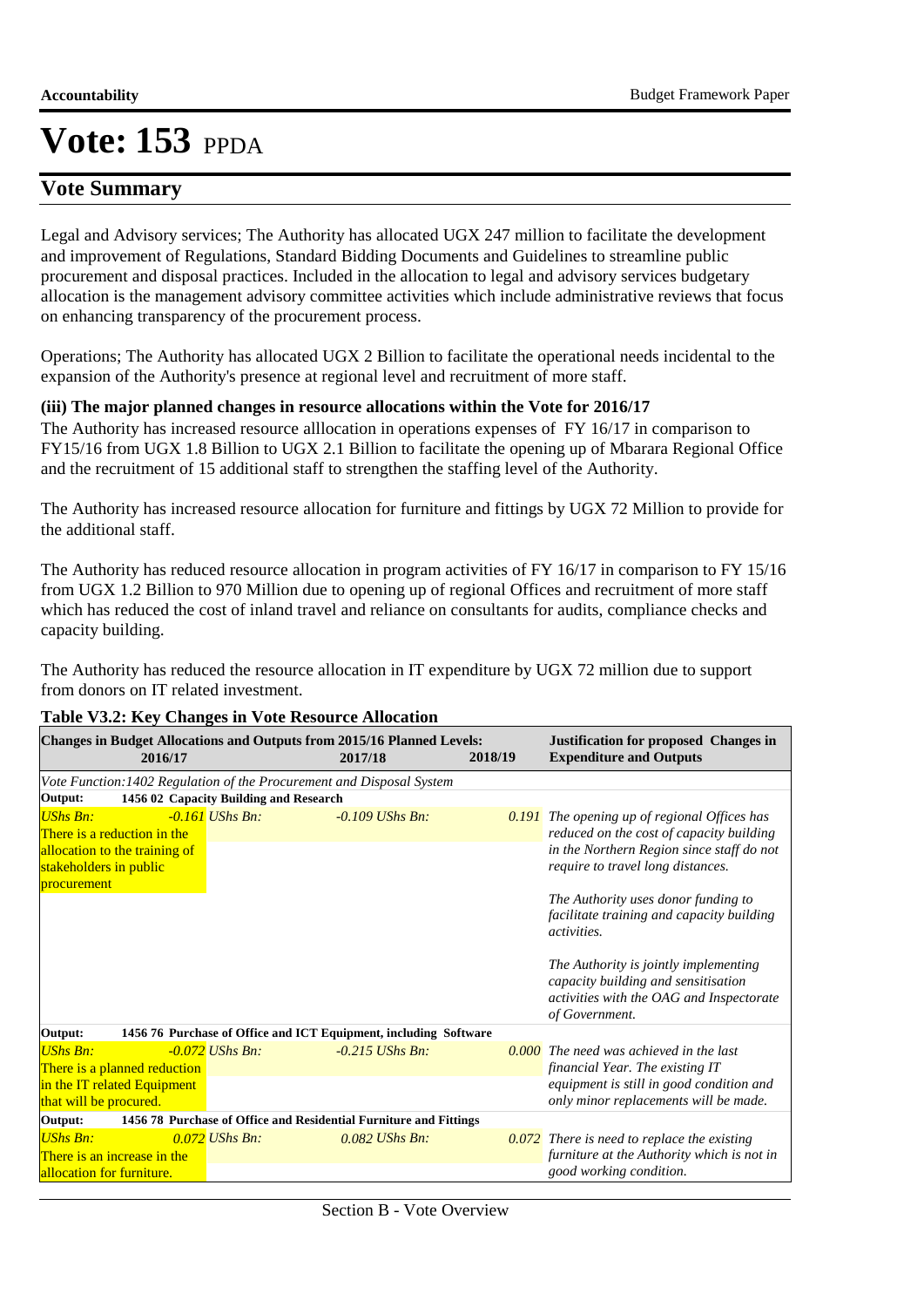### **Vote Summary**

## *V4: Vote Challenges for 2016/17 and the Medium Term*

*This section sets out the major challenges the vote faces in 2016/17 and the medium term which the vote has been unable to address in its spending plans.*

Low levels of implementation of recommendations issued by the Entities. The implementation status of Entities in the last financial Year fell from 77% to 57% . The failure of Entities to implement the issued recommendations has continuously frustrated the Efforts of the Authority to improve performance of the Entities which also retards the performance of the Entire public procurement system in Uganda.

Limited audit coverage. The current audit coverage stands at 33% of the total Entities. This has been exacerbated by the limitation in the MTEF of the Authority which has been maintained at its current level of 10.69 Billion for the past 2 Financial Years yet PDEs have been growing.

Staffing Level. The current staffing level of the Authority is 86 staff which is not sufficient to cover all the PDEs in the country.

#### **Table V4.1: Additional Output Funding Requests**

| <b>Additional Requirements for Funding and</b><br><b>Outputs in 2016/17:</b> | <b>Justification of Requirement for</b><br><b>Additional Outputs and Funding</b>           |
|------------------------------------------------------------------------------|--------------------------------------------------------------------------------------------|
| Vote Function: 1402 Regulation of the Procurement and Disposal System        |                                                                                            |
| 1456 02 Capacity Building and Research<br>Output:                            |                                                                                            |
| <b>UShs Bn:</b><br>0.054                                                     | The training will impart knowledge and skills on the procurement                           |
| Training for CC members and User departments on                              | stakeholders on how to manage preference and reservation                                   |
| preference and reservation schemes                                           | schemes. It will also boost the local content policy.                                      |
| Output:<br>1456 03 Legal and Advisory services                               |                                                                                            |
| <b>UShs Bn:</b><br>0.000                                                     |                                                                                            |
| Output:<br>1456 04 Finance and Administration                                |                                                                                            |
| <b>UShs Bn:</b><br>1.199                                                     | The additional staff will lead to more coverage of the PDEs in                             |
| Remuneration of the 15 additional staff recruited under                      | terms of audits, compliance monitoring and follow up of                                    |
| FINMAP funding, staff training and development, retooling                    | recommendations, The training will impart more skills and                                  |
| of the Authority staff                                                       | knowledge to the existing staff on how to undertake audits,                                |
|                                                                              | compliance reviews, the retooling will aid the Authority staff to do<br>their work better. |
| 1456 05 Corporate Office<br>Output:                                          |                                                                                            |
| <b>UShs Bn:</b><br>0.733                                                     | The Authority requires additional funds for implementing e-                                |
| Funding for the Regional Communications Infrastructure                       | procurement (change management, retooling, project car),                                   |
| Program, Implementation of the local content policy,                         | regional centres and conducting reseach on thematic areas in                               |
| strategic partnerships meetings                                              | public procurement to inform policy, completion of the local                               |
|                                                                              | content policy among others.                                                               |
| 1456 72 Government Buildings and Administrative Infrastructure<br>Output:    |                                                                                            |
| <b>UShs Bn:</b><br>2.000                                                     | The current offices of PPDA are small and cannot accommodate                               |
|                                                                              | all PPDA staff thus requiring the Authority to rent extra space                            |
|                                                                              | which is unsustainable in the long run.                                                    |

*This section discusses how the vote's plans will address and respond to the cross-cutting policy, issues of gender and equity; HIV/AIDS; and the Environment, and other budgetary issues such as Arrears and NTR..* 

### **(i) Cross-cutting Policy Issues**

*(i) Gender and Equity*

| <b>Objective:</b> To ensure that the marginalised groups participate in public procurement            |
|-------------------------------------------------------------------------------------------------------|
| <i>Issue of Concern</i> : Limited Participation of Marginalised groups like women and youth in public |
| procurement                                                                                           |